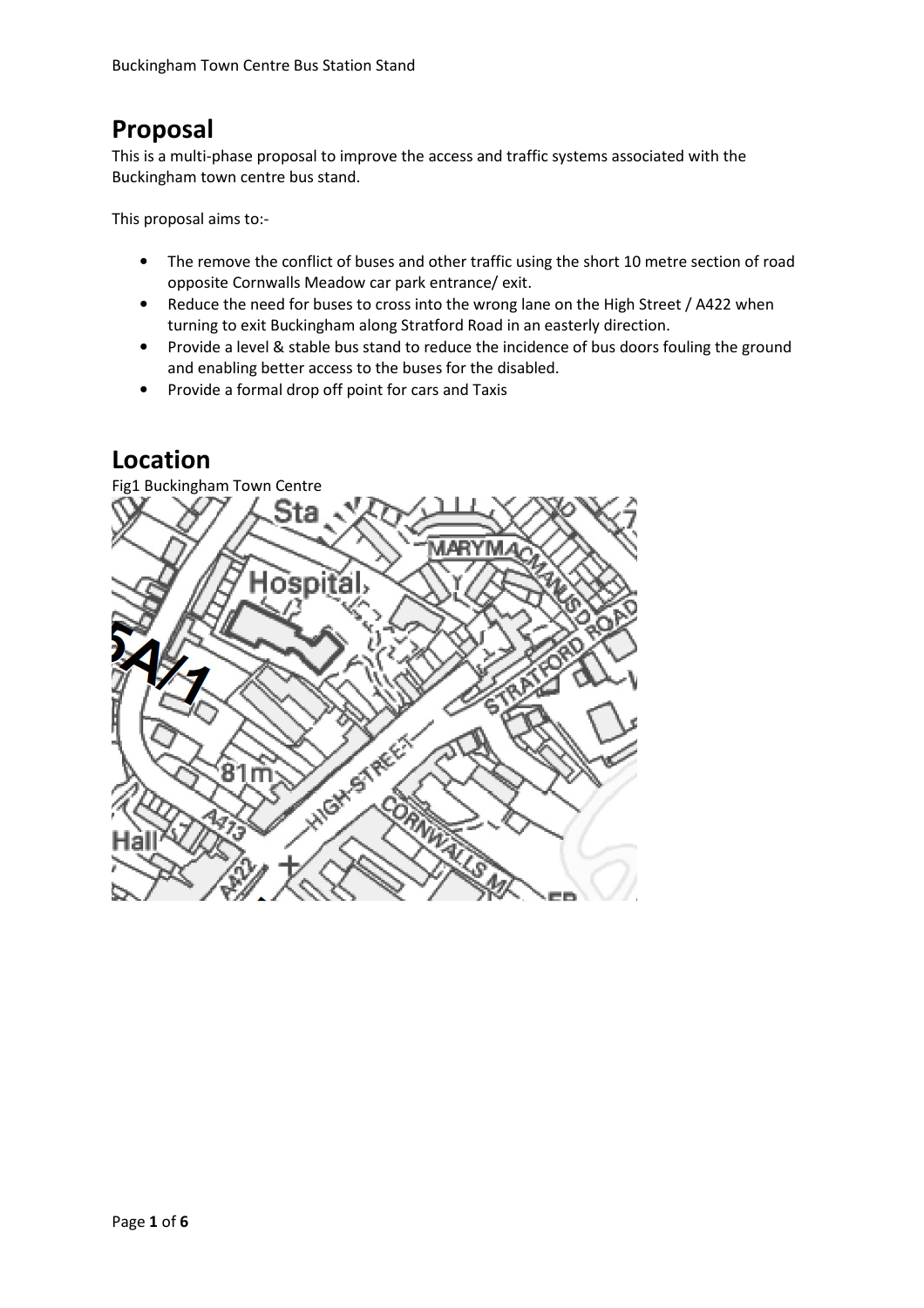# **Detail**

Each of the following sections could be dealt with separately and even be broken down into further sub sections. The order below does not imply any preferred sequence.

#### **One way system**

One way system to be applied from the hospital entrance / exit to Moreton Road and the short section of road opposite Cornwalls Meadow car park entrance/ exit. The one way system to be clarified / reinforced with suitable road markings / signage.

Fig2 One-way system – indicated by the arrows.

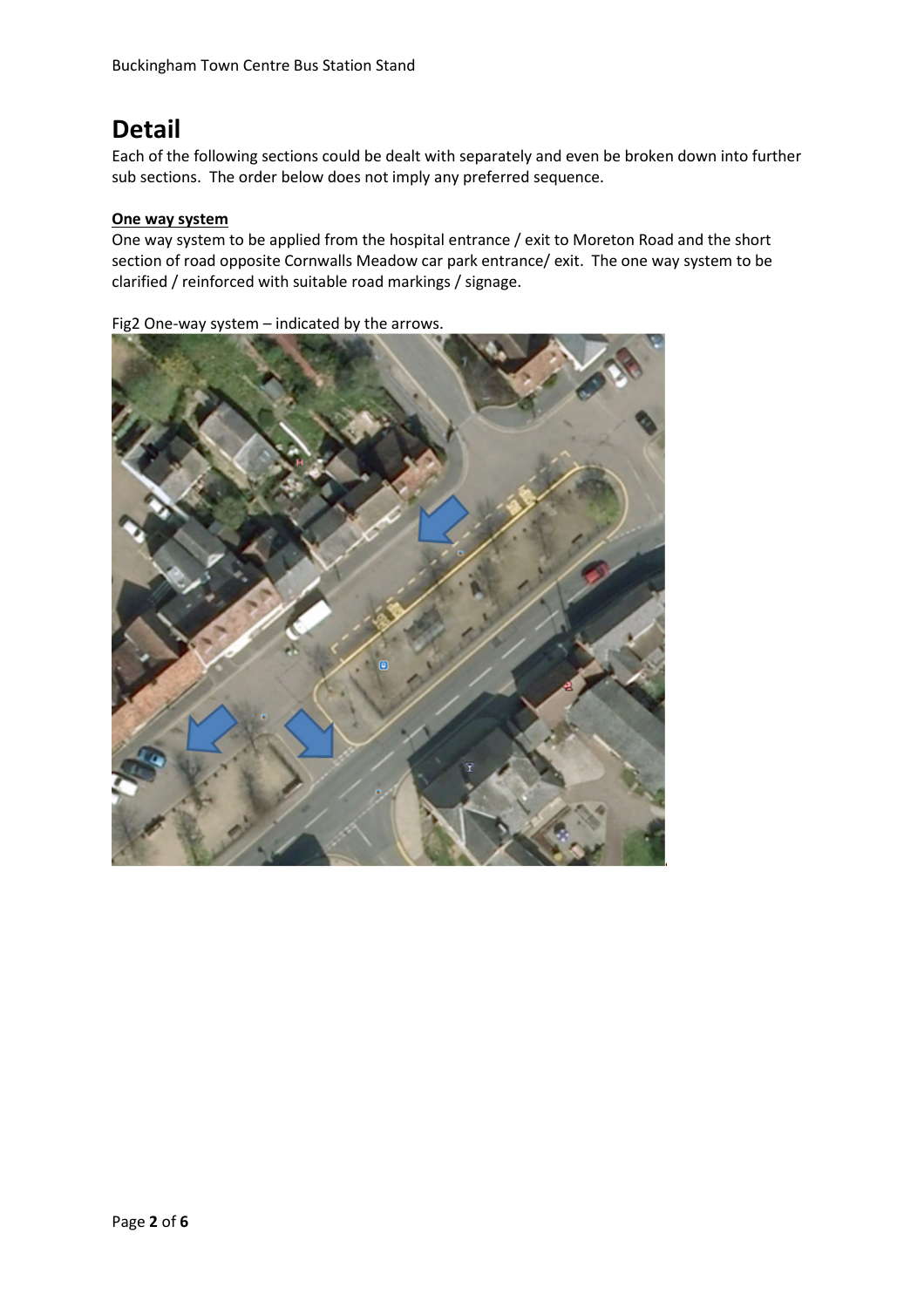### **Bus stand improvement**

Fig3 Camber at the bus stop – which results in bus doors coming into contact with the ground sometimes jamming the door mechanism.



Fig4. Areas of bus stand improvement.



Blue levelled bus stop - see above. Green raised platform for access to bus - see above.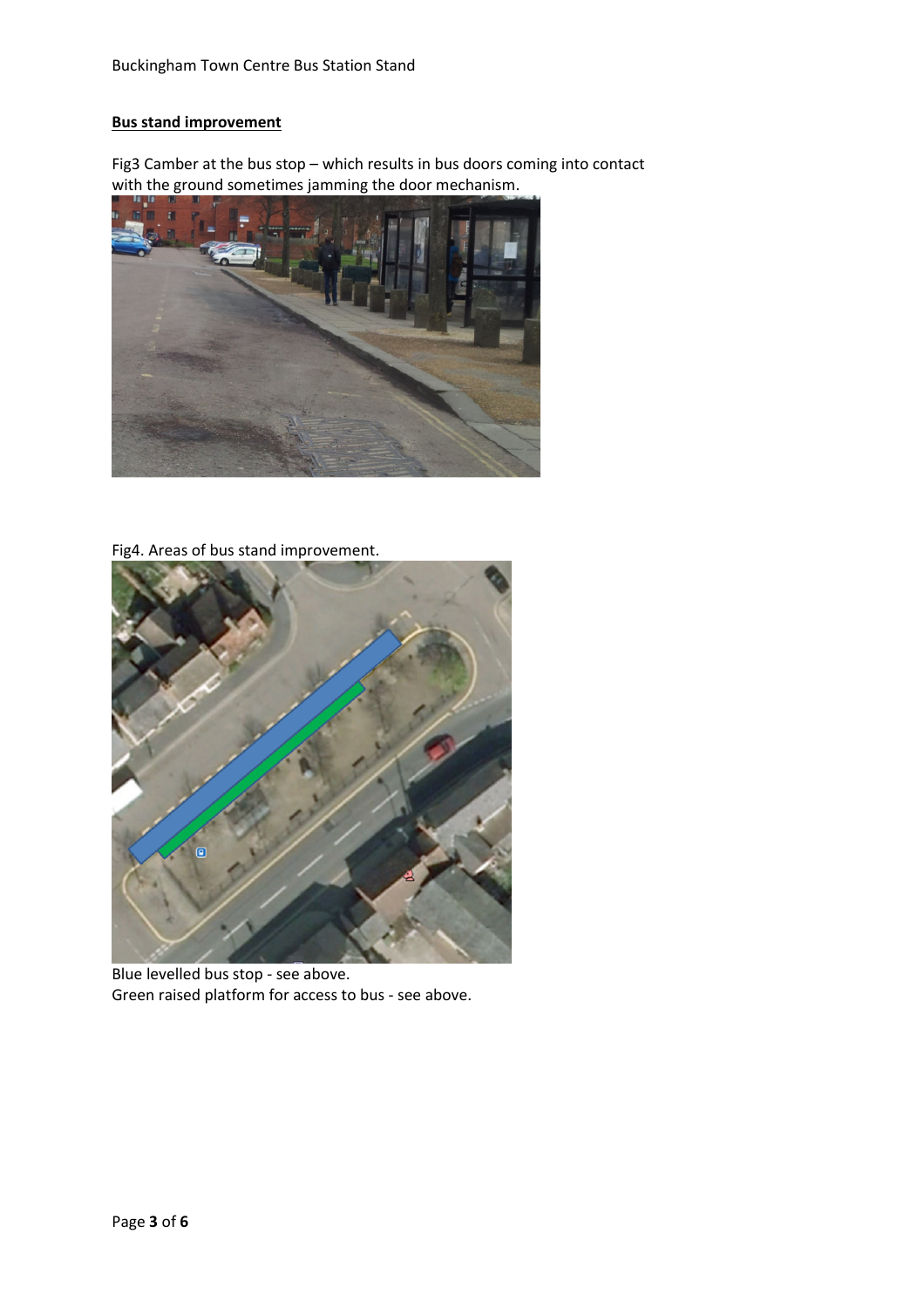Bus levelling area coloured blue in fig4- levelled solid concrete platform to ensure bus doors do not come into contact with the pavement.

Fig5 Proposed new Road profile in blue.



Black current bus stop road profile Blue revised bus stop road profile

Raised platform for access to bus



Fig6 raised pedestrian platform with ramped access – area shown as green in Fig4.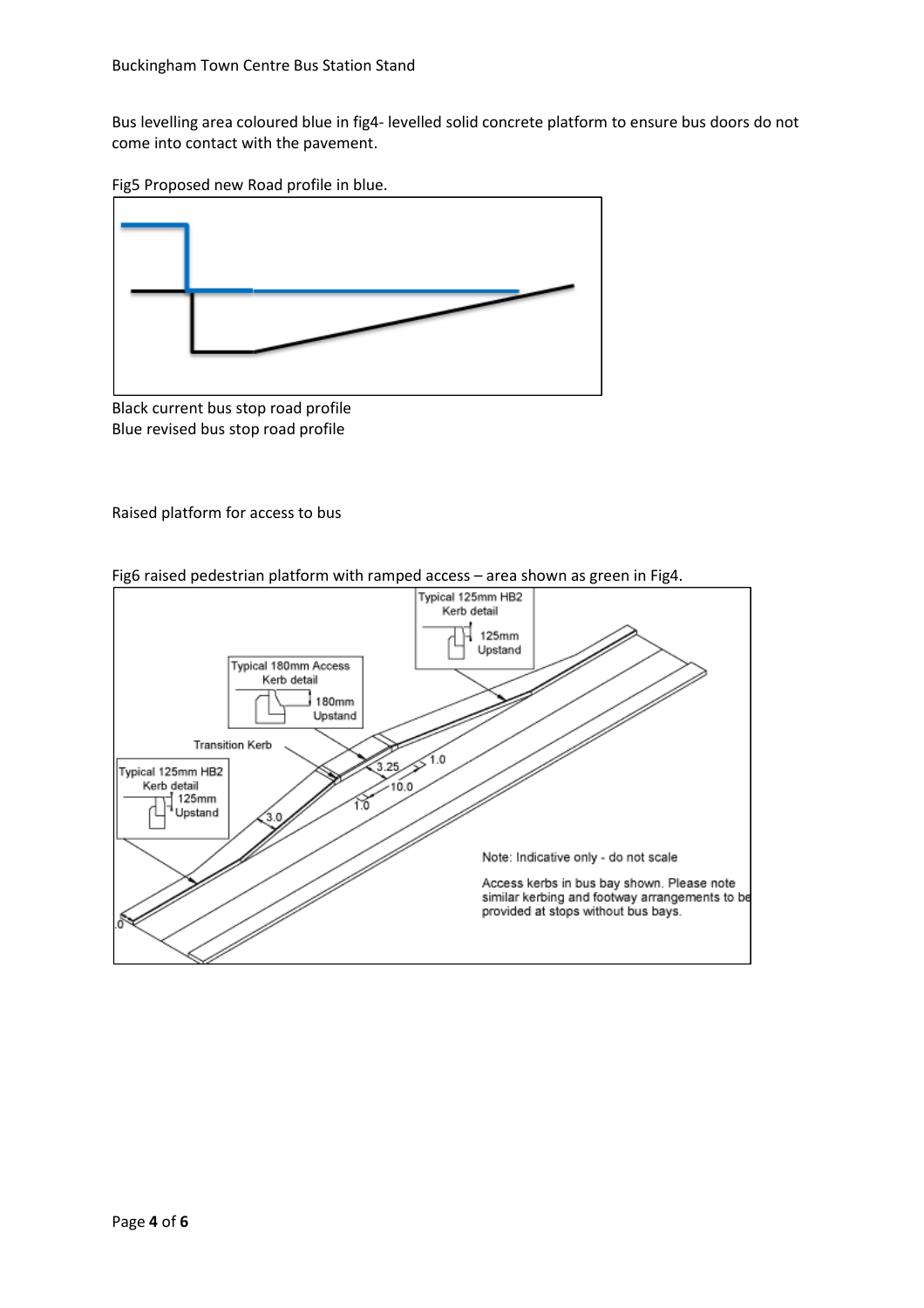#### **Kerb realignment to allow an improved bus path when exiting Buckingham**

Redesign the kerb arrangement to reduce the need for the buses to encroach on to the wrong side to the road when turning to exit Buckingham along Stratford Road in an easterly direction.



Fig7 Kerb realignment area in blue.